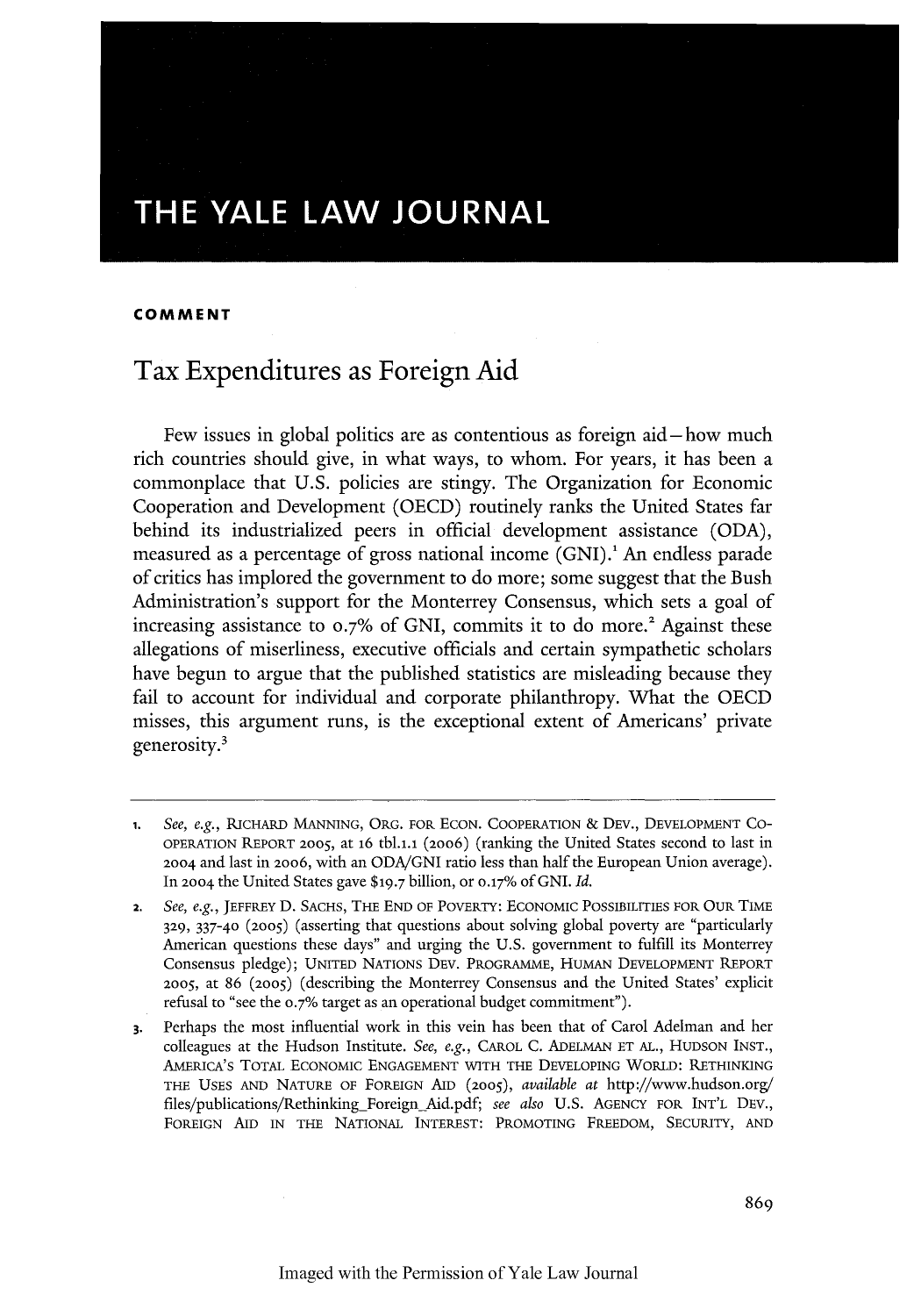What both sides of the debate have missed, this Comment proposes, is not the role of the private sector in generating foreign aid but the role of tax expenditures in subsidizing it. Tax expenditures are deviations from the normal tax structure "designed to favor a particular industry, activity, or class of persons."4 They take the form of deductions, exemptions, exclusions, deferrals, credits, or preferential rates. Economically, these "expenditures" may be seen as equivalent to direct government outlays: if U.S. taxpayers saved **\$70** billion last year from, say, the mortgage interest deduction, the government therefore gave a \$7o billion (implicit) subsidy to homeownership. Stanley Surrey pioneered the theory of tax expenditures in the late 196os, and the concept is now widely credited. Since 1974, Congress has required the annual publication of a tax expenditure budget.'

Although not immediately evident from the budget data, in recent years a growing amount of expenditure has gone toward foreign aid. The reason lies in America's tax treatment of nonprofit organizations. Whenever U.S. charities and foundations spend money overseas-as they have increasingly been doing-some portion of this spending can be attributed to the support they receive from numerous state and federal tax privileges. Unlike traditional ODA, these tax expenditure funds are privately organized and distributed, yet unlike voluntary transfers they are paid for by the public fisc. This is not private aid; it is *privatized* aid.

The basic, descriptive goal of this Comment is to show, in Parts I and II, how nonprofit tax policies have shaped the content of American aid. The broader goal is to begin to connect this insight, in Part III, with the literatures on tax expenditures and international development- and, in so doing, to illuminate some attractive and unattractive features of using tax expenditures in the foreign aid context.

## **I. HIDDEN SOURCES OF AID**

No other tax system is as generous to its nonprofit organizations as that of the United States;<sup>6</sup> U.S. nonprofit law is, in large measure, a coordinated

OPPORTUNITY ch. 6, at **129** (2002) (echoing Adelman's arguments that ODA fails to capture "the full measure of foreign aid").

**<sup>4.</sup> STANLEY** S. SURREY & **PAUL** R. McDANIEL, TAX EXPENDITURES **3 (1985).**

s. Congressional Budget and Impoundment Control Act of 1974, Pub. L. No. 93-344, **§** 6o1(a), 88 Stat. **297, 323** (codified as amended at **31** U.S.C. § 1105(a)(16) (2000)).

**<sup>6.</sup>** *See* John Simon et al., *The Federal Tax Treatment of Charitable Organizations, in* **THE** NoNPRoFrr SECrOR: A RESEARCH HANDBOOK **267, 267** (Walter W. Powell & Richard Steinberg eds., 2d ed. 20o6).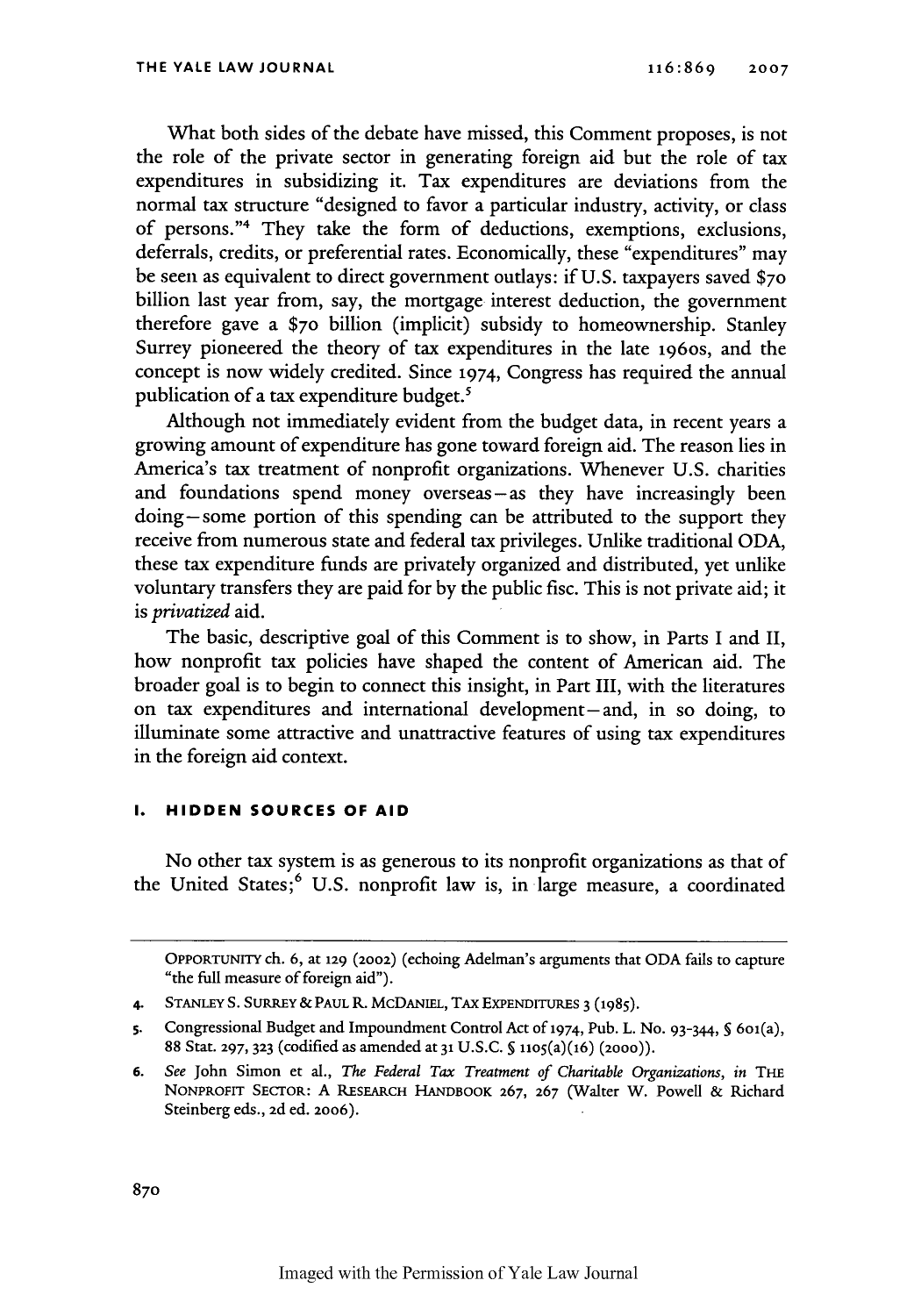regime of tax privileges. Many nonprofits are exempt from income, property, sales, and franchise taxes at all levels of government. Contributions to charities may be deductible under state and federal income, gift, and estate taxes. Section  $\varsigma$ 01(c)(3) nonprofits are allowed to issue tax-exempt bonds.<sup>7</sup>

Not everyone agrees that these tax privileges constitute tax expenditures. The Joint Committee on Taxation (JCT) and the Office of Management and Budget (OMB), for example, include the charitable contributions deduction but not the income tax exemption in their annual tax expenditure compilations. 8 Because of the special nature of charitable giving and nonprofit enterprise, one might view the forgone revenue from these provisions as a necessary concession to measurement difficulties, donor equity, or the conceptual integrity of the tax base. Among tax scholars, however, the mainstream position is to view both the deduction and the exemptions as tax  $expenditures - as government subsidies justifiable, if at all, on consequentialist$ grounds.9 The Supreme Court seems to concur."

If one acknowledges the nonprofit tax preferences (or some subset thereof) to be tax expenditures, it follows that the government acts as an indirect fiscal sponsor of the beneficiary organizations, in all that they do. When the organizations expend funds on grants, technical support, or submarket-rate loans in foreign countries "with the promotion of economic development and welfare as the main objective,"<sup>11</sup> it is hard to see why, analytically, the tax expenditure portion of these funds **-** the portion effectively paid for by the government -should not count as official aid.

**<sup>7.</sup>** Nonprofit organizations also receive many lesser tax privileges. For a thorough discussion of their tax treatment, see JAMES J. FISHMAN **&** STEPHEN SCHWARZ, NONPROFIT ORGANIZATIONS: CASES AND MATERIALS pts. 3-4 (3d ed. 20o6); and Bazil Facchina et al., *Privileges and Exemptions Enjoyed by Nonprofit Organizations,* **28** U.S.F. L. REV. **85 (1993).**

**<sup>8.</sup>** *See, e.g.,* STAFF OF JOINT COMM. ON TAXATION, 109TH CONG., ESTIMATES OF FEDERAL TAX EXPENDITURES FOR FIsCAL YEARS 20o6-2010, at 7-8 (Comm. Print 2006); **OFFICE** OF MGMT. **&** BUDGET, ANALYTICAL PERSPECTIVES: BUDGET OF THE UNITED STATES GOVERNMENT, FISCAL YEAR **2007,** at 287-90 tbl.19-1 (20o6).

*<sup>9.</sup> See* Evelyn Brody, *Charities in Tax Reform: Threats to Subsidies Overt and Coven,* 66 TENN. L. REV. **687, 691** n.5 **(1999).**

*<sup>1</sup>o. See* Bob Jones Univ. v. United States, 461 **U.S.** 574, **591** (1983) ("When the Government grants exemptions or allows deductions all taxpayers are affected; the very fact of the exemption or deduction for the donor means that other taxpayers can be said to be indirect and vicarious 'donors."'); Regan v. Taxation with Representation of Wash., **461 U.S.** 540, 544 (1983) ("Both tax exemptions and tax deductibility are a form of subsidy that is administered through the tax system.").

**<sup>11.</sup>** MANNING, *supra* note **i,** at 26o. This is the OECD's definition of "official aid," which must be "undertaken by the official sector." *Id.* "Official development assistance" must satisfy the further criterion that it goes to developing countries. *Id.*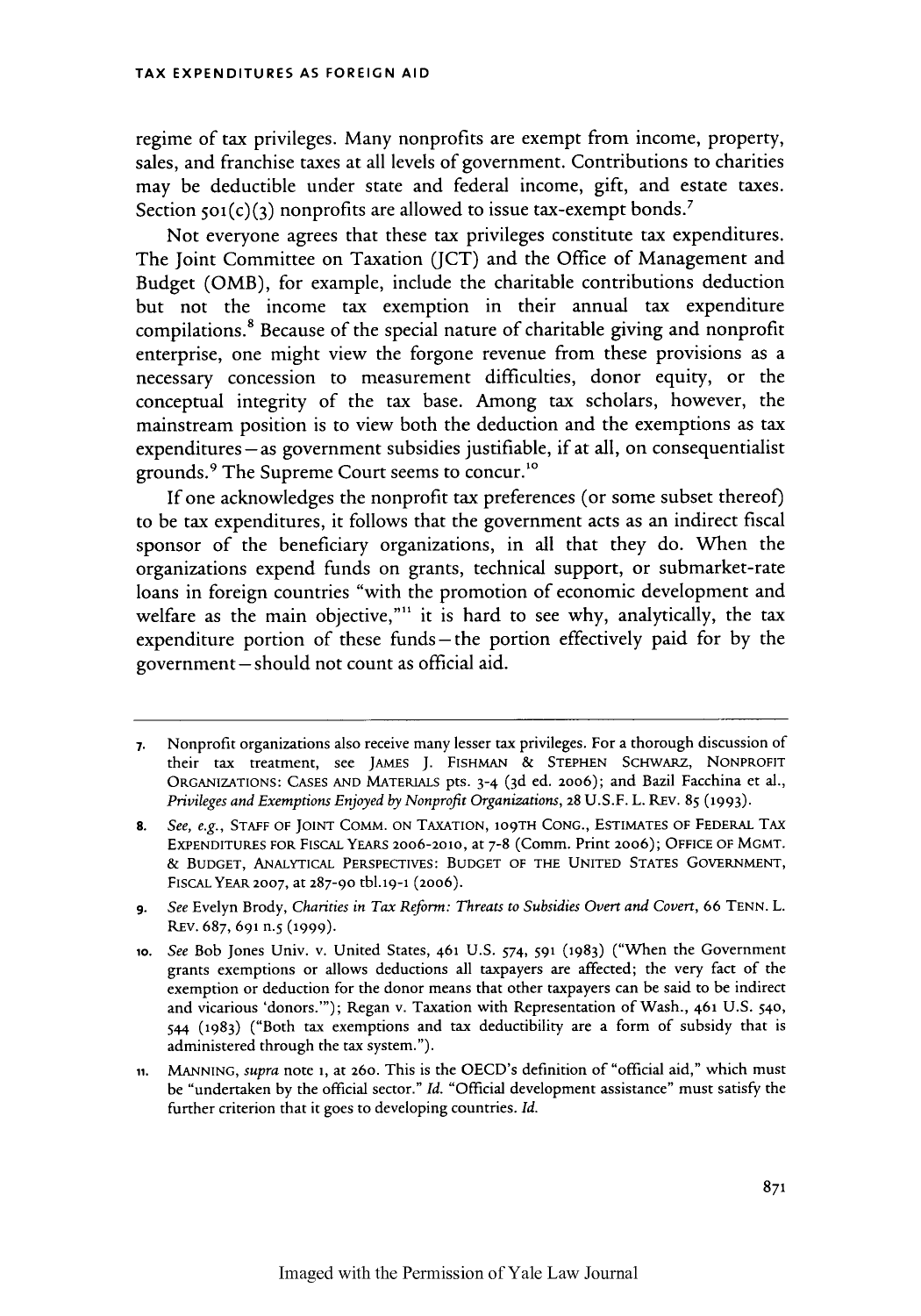With the charitable deduction, the foreign aid subsidy occurs anytime individuals or corporations make contributions to a U.S.-based nonprofit that runs or supports appropriate programs outside the country. Federal income tax deductions are not available for gifts made directly to foreign recipients, but the rules allow full deductibility for gifts made through an American intermediary.<sup>12</sup> With the various entity-level exemptions, the foreign aid subsidy can occur whenever a U.S.-based organization sends abroad money it would have otherwise lost to taxes. Other tax expenditures (arguably) made by the U.S. government, such as tax sparing provisions in treaties with developing countries, might also be classified as "hidden" foreign aid. I focus only on the nonprofit sector expenditures because measures aimed at incentivizing foreign investment have a weaker conceptual claim to being aid and a weaker empirical claim, I suspect, to having fostered global development."3

As the U.S. nonprofit sector has grown larger and more international, it stands to reason that tax expenditures on foreign aid have swelled correspondingly. Of the **2078** public charities classified by the IRS in 1998 as "international and foreign affairs" entities, 88% were founded in **1970** or later and 62% were founded in 1985 or later.<sup>14</sup> Internationally focused charities and foundations currently make up about 2% of the nonprofit sector, in numerical and revenue terms, and this figure is expected to rise.<sup>15</sup> Many of the domestically focused organizations, moreover, have expanding overseas roles.<sup>16</sup> These trends reflect a distinctive feature of tax expenditures as compared to direct expenditures: once the triggering tax preference is established, the expenditure becomes a function of exogenous factors and can grow or shrink dramatically without any government action. Indeed, the recent growth in

**<sup>12.</sup>** I.R.C. **§** 170(c)(2)(A) (2000). Under the gift and estate taxes, these geographic restrictions do not apply. *Id.* **§§ 2055, 2522** (amended 20o6).

**<sup>13.</sup>** *See* Allison **D.** Christians, *Tax Treaties for Investment and Aid to Sub-Saharan Africa, 71* BROOK. L. REv. **639, 692-95 (2005)** (discussing the theory and evidence that tax sparing is not effective at promoting investment in less developed countries).

<sup>14.</sup> MuRRAY **S. WEITZMAN ET AL.,** THE NEw NONPROFIT ALMANAC **AND DESK** REFERENCE **133** tbl.5.4 (2002).

**<sup>15.</sup> JANELLE A.** KERLIN **&** SUPAPORN THANASOMBAT, **URBAN INST., THE** INTERNATIONAL CHARITABLE NONPROFIT SUBSECTOR: **SCOPE,** SIZE, **AND** REVENUE 1, **6** (2006), *available at* http://www.urban.org/UploadedPDF/31136o\_nonprofit-subsector.pdf.

**<sup>16.</sup>** *See* David **E.** Pozen, *Remapping the Charitable Deduction,* **39 CONN.** L. **REv. 531,568-70 (2006)** (describing the growing international role of U.S. charities, foundations, and donors and providing further statistics).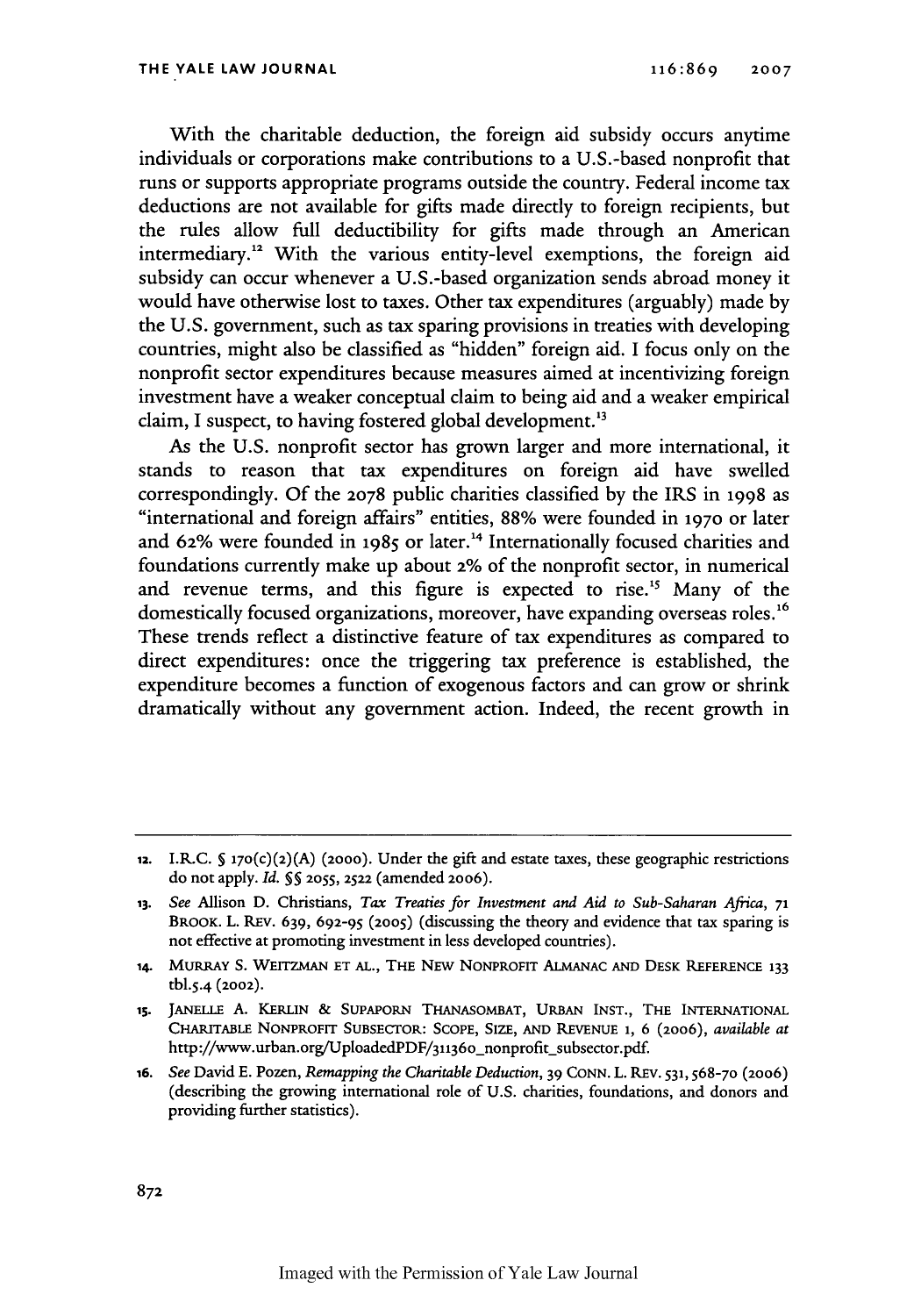America's tax expenditure aid cuts in the opposite direction of its post-Marshall Plan secular decline in official aid.<sup>17</sup>

## **II. ESTIMATING THE EXPENSE**

So how much does the United States "spend" in tax expenditures on foreign aid? There are numerous, perhaps insuperable, obstacles to divining a reliable figure. First, there is the aforementioned debate about which nonprofit tax preferences (if any) should count as tax expenditures. Second, many states do not produce tax expenditure estimates, and when they do, their methodologies often differ.<sup>18</sup> Third, many nonprofits benefit indirectly from a wide range of tax expenditures beyond the charitable deduction, debtfinancing exclusion, and standard exemptions; colleges and universities, for instance, likely capture the value of tuition credits.<sup>19</sup>

Fourth, as the OMB ritually points out in its *Analytical Perspectives* reports, the overall revenue impact of tax expenditures cannot be determined through simple addition.<sup>20</sup> Because tax expenditure policies generate behavioral incentives and complex interdependencies, changes to one policy may have first- and second-order consequences for other tax expenditures and for the public fisc more generally. Were the charitable deduction to be eliminated, to take just one example, the resultant decline in private contributions would make the exclusion of interest income more valuable if organizations responded by issuing more bonds, and it would put pressure on the government to compensate for the shortfall.<sup>21</sup>

Finally, not all of U.S. nonprofits' cross-border activity can reasonably claim to be foreign aid. Some organizations support religious or cultural causes, or causes in other wealthy countries, that would not satisfy most

**<sup>17.</sup>** *See* **CURT TARNOFF** & LARRY **NOWELS, CONG.** RESEARCH SERV., FOREIGN **AID: AN** INTRODUCTORY OVERVIEW OF **U.S.** PROGRAMS **AND** POLICY **15 figs.7** & 8 (2004) (charting the decline in official aid in real dollars and as a percentage of GDP).

*<sup>18.</sup> See* Christopher Howard, *Tax Expenditures, in* THE **TOOLS** OF **GOVERNMENT:** A **GUIDE** TO THE NEW GOVERNANCE 410,420 (Lester M. Salamon ed., 2002).

**<sup>19.</sup>** *See* Brody, *supra* note 9, at 695. Many nonprofits, of course, also benefit substantially from direct government expenditures and nontax legal policies.

*<sup>2</sup>o. See, e.g.,* **OFFICE** OF MGMT. & **BUDGET,** *supra* note 8, at **286.** This has not stopped many tax experts from adding and subtracting them. *See* Howard, *supra* note 18, at 418.

<sup>21.</sup> The standard deduction also raises measurement problems. At present, only itemizing taxpayers can claim the charitable deduction. If the standard deduction were set at a lower rate, though, more taxpayers who donate would choose to itemize, which implies that some portion of the standard deduction acts as a tax expenditure in support of these marginal taxpayers' gifts. *See* Brody, *supra* note 9, at 695 n.18.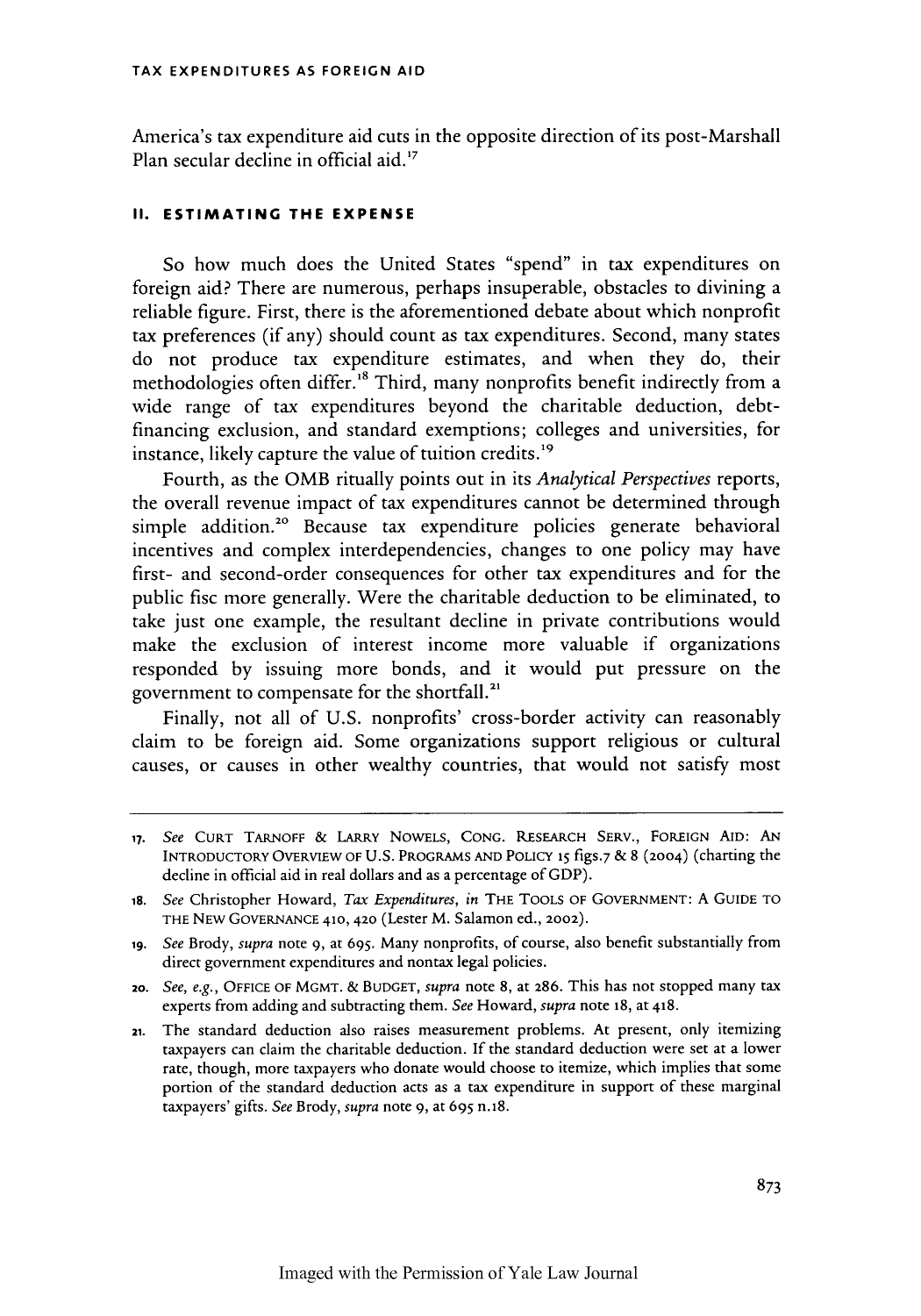people's understanding of "aid." Separating out the tax expenditure allocated to these activities from the expenditure allocated to true foreign aid activities would require difficult definitional choices, extensive recordkeeping, and finegrained quantitative analysis.

Bracketing all of these caveats, casual empiricism can give us a rough sense of the expenditure's magnitude. The most significant foreign aid tax expenditure is occasioned by the charitable deduction. The OMB estimates that the total revenue loss attributable to the federal income tax deduction will exceed \$240 billion over the next five years, or roughly \$48 billion per year.<sup>22</sup> The annual revenue loss from the federal gift and estate tax deductions, according to the OMB, had been running at roughly **\$5** billion before recent reforms.<sup>23</sup> Not counting any of the state deductions, these figures suggest a total tax expenditure of *\$53* billion per year on the charitable deduction. If we estimate, conservatively, that 2% of U.S. donations head overseas - and make no adjustment for the possibility that higher-bracket taxpayers are more likely to support international causes-it would mean that around \$1.o6 billion of these funds is currently allocated to cross-border charity. Raise the estimate to a more realistic 4%, 4 and the figure would be **\$2.12** billion. Apart from whatever incentive effects they might have, federal deduction expenditures would thus account for one-fifth of U.S. nonprofits' total giving to lower- and middle-income countries,<sup>25</sup> in an amount equal to 13% of America's ODA (\$16.3 billion) in **2003.26** Given that up to 6o% of U.S. nonprofits' cross-border spending has been going to developing countries,<sup>27</sup> approximately \$1.27 billion

**<sup>22.</sup> OFFICE OF MGMT. & BUDGET,** *supra* note 8, at **296** tbl.19 - <sup>3</sup> .

**<sup>23.</sup>** OFFICE **OF MGMT. & BUDGET,** ANALYTICAL **PERSPECTIVES: BUDGET** OF **THE UNITED STATES GOVERNMENT,** FISCAL **YEAR 2002,** at 93 tbl.5-6 **(2001).** This figure is shakier than the income tax deduction figure both because it does not incorporate post-2001 policy changes and because transfer tax deductions have a somewhat weaker case for being tax expenditures.

<sup>24.</sup> *See Pozen, supra note 16, at 569-70 (reporting recent findings that 2.2% of Americans' giving* goes to international affairs charities and suggesting that roughly **2%** more heads overseas through other types of nonprofits).

*<sup>25.</sup> See* David Roodman & Scott Standley, *Tax Policies To Promote Private Charitable Giving in DAC Countries* 6 tbl.1 (Ctr. for Global Dev., Working Paper No. **82,** 20o6), *available at* http://www.cgdev.org/files/63o3-file WP-82.pdf (reporting OECD Development Assistance Committee statistics that U.S. nongovernmental organizations gave \$6.3 billion to developing countries and \$4.3 billion to middle-income countries in **2003).**

**<sup>26.</sup> MANNING,** *supra* note **i,** at **172** tbl.8. This \$16.3 billion figure is up from \$1o.6 billion in **2000.** *Id.*

**<sup>27.</sup>** *See supra* note **25.**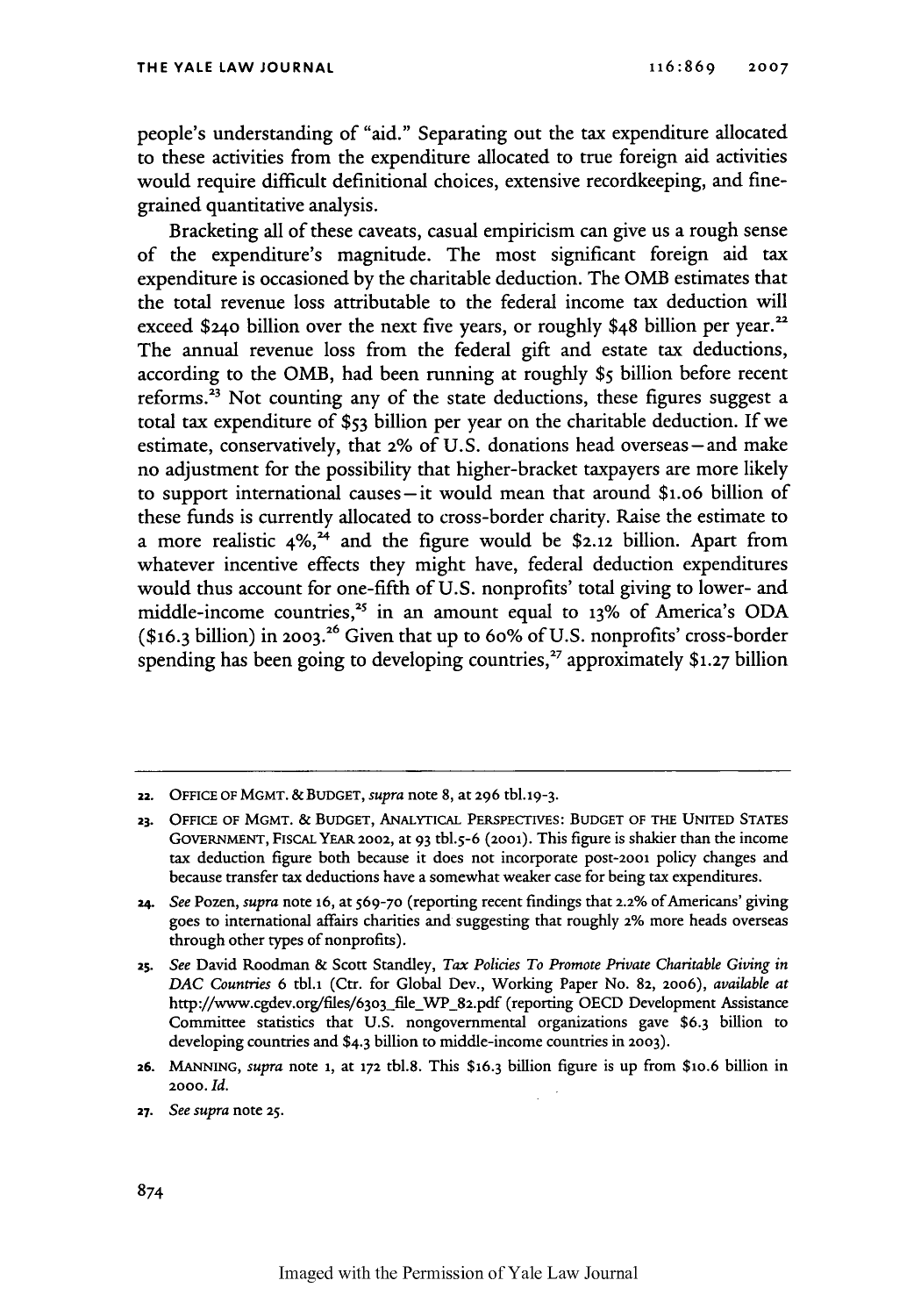of that \$2.12 billion could be a candidate for "development assistance" classification.<sup>28</sup>

The other major tax expenditures are tougher to quantify and flow mainly to hospitals and universities, two types of nonprofits unlikely to dispense much foreign charity (though some hospitals run international programs, and certain university policies, such as scholarships for international students and drug development for global diseases, might be so characterized).<sup>29</sup> For the exclusion of interest income, the JCT and the OMB do not keep statistics beyond those for hospitals and educational facilities.<sup>30</sup> Enterprising tax scholars recently estimated the annual state and federal aggregate expenditure on the income tax exemption and the property tax exemption at \$io.1 billion and \$8 to \$13 billion, respectively.<sup>31</sup> If even 1% of the lower bound of this sum (\$18.1) billion) had gone toward international development, it would represent an additional **\$181** million in aid spending. The real figure could easily be double this.

The calculations just proffered are crude, and much more work must be done to derive satisfactory estimates of, first, the total tax expenditure allocated to the nonprofit sector and, second, the portion thereof allocated to foreign causes deserving of the "aid" label. But the cocktail-napkin math suggests that annual tax expenditures on foreign aid, as delivered through private nonprofits, are currently running somewhere in the range of **\$1** to \$2.5 billion, of which as much as **\$1.5** billion might reasonably be deemed ODA.

### **III. NEXT STEPS**

If one accepts the argument above, then government spending on foreign aid is somewhat larger, and substantially different in character, than most commentators seem to have realized.<sup>32</sup> What to make of this insight is a

**<sup>28.</sup>** *See supra* note **11** and accompanying text (explaining the OECD's definition of ODA).

<sup>29.</sup> The charitable deduction expenditure is not skewed in this way. If contributions to education and health were excluded, the OMB's projection of the annual revenue loss on the federal income tax deduction, *see supra* note 22 and accompanying text, would come to approximately \$40 billion. OFFICE OF MGMT. & BUDGET, *supra* note 8, at 296 tbl.19-3.

**<sup>30.</sup>** *See, e.g.,* STAFF OF JOINT COMM. ON TAXATION, *supra* note 8, at 30-42 tbl.i; OFFICE OF MGMT. &BUDGET, *supra* note 8, at 287-90 tbl.19-1.

**<sup>31.</sup>** *See* Evelyn Brody & Joseph J. Cordes, *Tax Treatment of Nonprofit Organizations: A Two-Edged Sword?, in* NONPROFITS AND GOVERNMENT: COLLABORATION AND CONFLICT 141,149, **150** & tbl.4.5 (Elizabeth T. Boris & C. Eugene Steuerle eds., 2d ed. 2006).

**<sup>32.</sup>** I have been unable to find any prior discussion of these tax expenditures' relationship to foreign aid. The closest I have seen appears in Roodman & Standley, *supra* note **25,** in which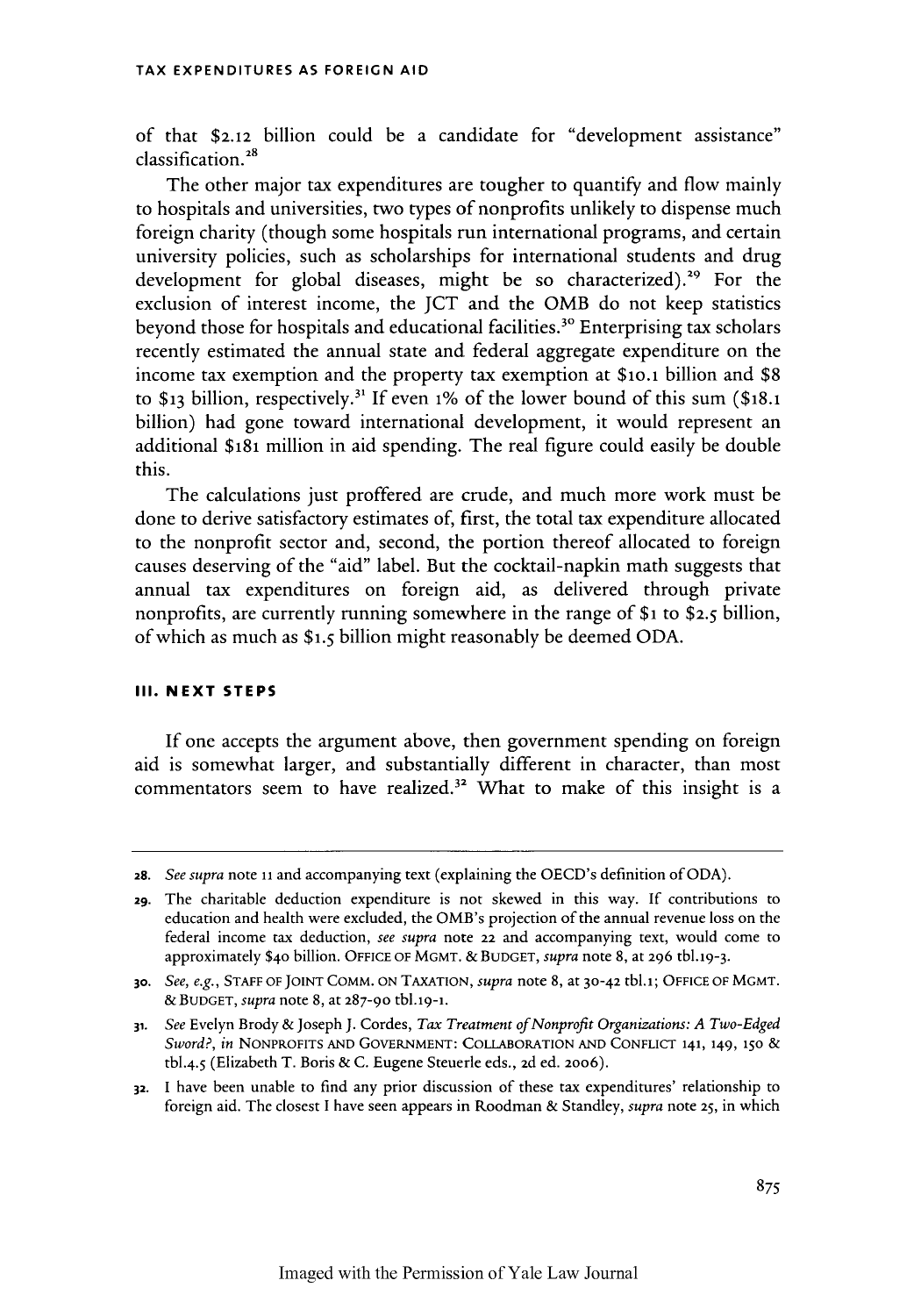question large enough for a book, so here I will just try to sketch a few implications.

## *A. Making It Count*

Perhaps the most obvious takeaway from the prior analysis is that the OECD and the U.S. government should start to classify tax expenditures on foreign aid *as* foreign aid, collect data thereon, and adjust their statistics accordingly. Estimating these tax expenditures will not be easy, as explained in Part II, and comparing them across countries will only increase the difficulties. Yet tax expenditure scholars have been developing templates for comparative analysis since at least  $1985$ ,  $33$  and the OECD has the competence and credibility to formulate a reasonably reliable, if not entirely valid, methodology. As long as the OECD methodology is transparent, it should greatly advance public understanding of this form of aid.

Classifying anything other than direct government spending as aid might be seen to start us down a slippery definitional slope: if tax expenditures on foreign charity should be added to the official figures, should tax expenditures (and U.S. subsidies more broadly) on agriculture -expenditures known to have devastating effects on developing-world farmers-be *subtracted* from the figures ? 4 Although I believe that agricultural subsidies profoundly undermine the United States' good works in international development, I would resist such a move, so as to preserve conceptual clarity. Development-degrading tax expenditures can be tallied on a separate list, as can purely private contributions, and scrutinized just as intensively.

the authors identify the charitable deduction as a "de facto aid policy," *id.* at 35, and thoughtfully explore its incentive effects on private cross-border giving. David Roodman and Scott Standley do not, however, identify this "aid" as a tax expenditure, try to quantify its revenue cost, address possible implications of conceptualizing the deduction as aid, or consider the other nonprofit tax privileges.

**<sup>33.</sup>** See INTERNATIONAL ASPECTS **OF** TAX **EXPENDITURES:** A **COMPARATIVE STUDY** (Paul R. McDaniel & Stanley S. Surrey eds., 1985). Another useful template is offered by the Center for Global Development's remarkable Commitment to Development Index. The Index's aid component-on which the United States ranked third to last in 20o6-includes both controls for aid quality and measures of private giving attributable to tax incentives. See Ctr. for Global Dev., Commitment to Development Index 2006: Aid (20o6), http://www.cgdev.org/section/initiatives/\_active/cdi/\_components/aid/.

**<sup>34.</sup>** Pushing this idea a little further, would counting foreign charity tax expenditures as ODA strengthen the case for counting agricultural tax expenditures as illegal farm subsidies under World Trade Organization rules? The U.S. government would presumably be even more averse to drawing this inference. I am grateful to John Colombo for suggesting this point.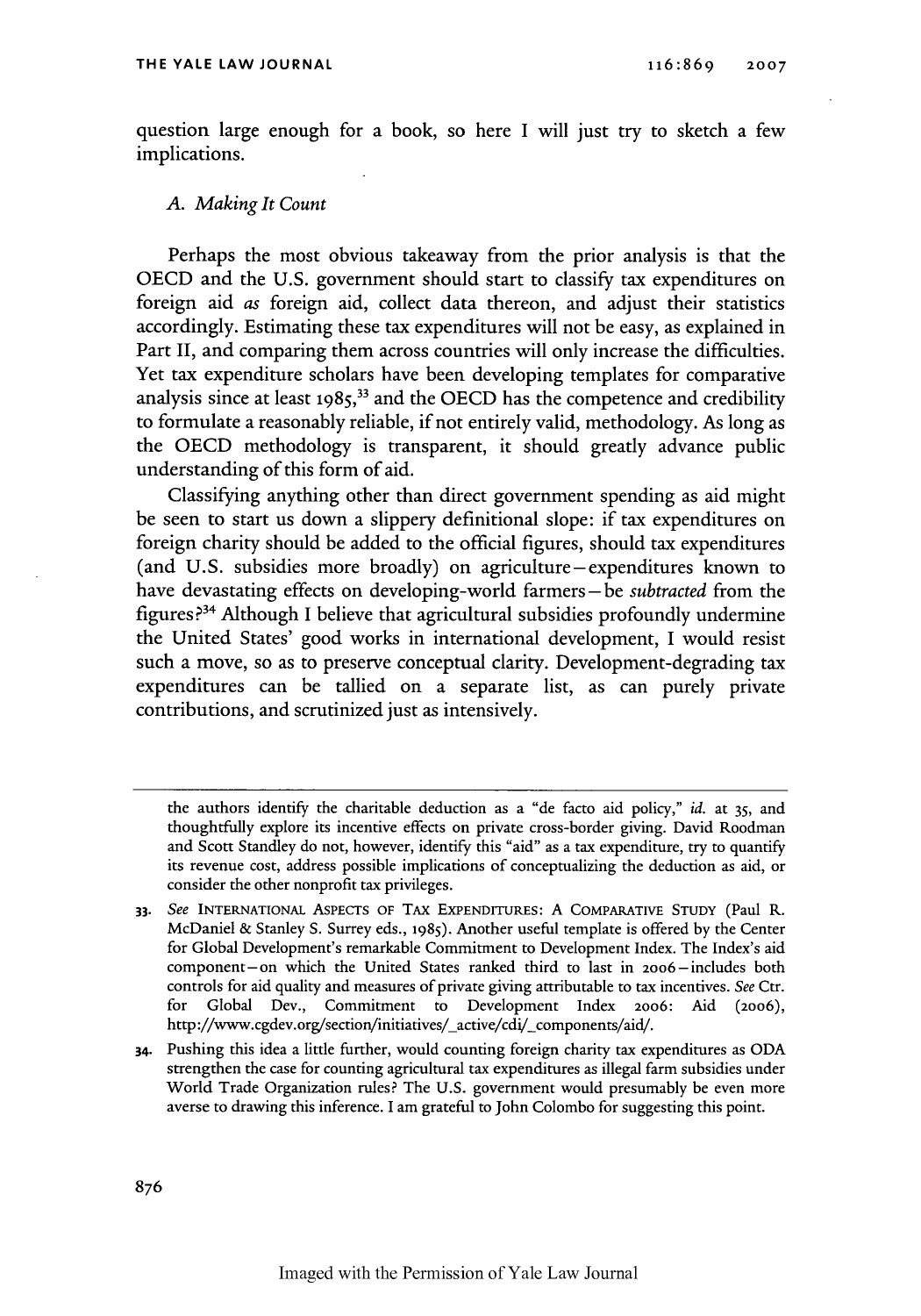One could also raise a pragmatic argument for excluding tax expenditures from the official aid figures. For those who want the **U.S.** government to give much more, there is a risk that any upward revaluation of its largesse will make Americans feel more confident in their generosity and thus lead to complacency. (In stark contrast to the United States, Sweden, the darling of the international development community, provides zero tax subsidies for foreign charity.<sup>35</sup>) Militating against this argument, however, are both the demands of intellectual honesty and the equally plausible prospect that, by stimulating increased attention to foreign aid, a public conversation on tax expenditures will help Americans see just how ungenerous their policies really are. 6 Adding **\$1.5** billion to annual **ODA** would still leave the United States far below its peers in proportional terms. Specifically, it would have increased 2006 spending from 0.19% to 0.20% of GNI-less than half the European Union's unadjusted average and possibly insufficient to move the United States out of last place in the OECD rankings.<sup>37</sup> In a foreign aid debate so focused on perceptions of generosity, it is damaging that the U.S. government does not receive full credit for its spending. But full credit would not mean high marks.

## *B. Conceptualizing the Costs and Benefits*

Beyond simply acknowledging and keeping track of tax expenditures on foreign aid, how might we begin to evaluate them as tools of legal and public policy? One useful framework is offered by tax expenditure theory. From its inception, this literature has had a clear prescriptive aim: to convert most tax expenditures into direct expenditures or repeal them altogether.<sup>38</sup> Following Surrey, critics have flagged a host of concerns. Tax expenditures increase tax complexity and compliance burdens (administrative concerns); they are more opaque and esoteric than direct expenditures and so relatively more immunized from public debate or scrutiny (visibility concerns); they are more likely than direct expenditures to have regressive first-order effects (equity concerns); their uses may evolve in unexpected ways (predictability concerns); and they

**<sup>35.</sup>** Roodman & Standley, *supra* note **25,** at *15.*

**<sup>36.</sup>** Note in this regard that recent studies have found Americans, on average, to believe that foreign aid accounts for 20% of the federal budget, around thirty times the actual figure. Jeffrey D. Sachs, *The Development Challenge,* **FOREIGN AFF.,** Mar.-Apr. **2005,** at 78, 8o.

*<sup>37.</sup> See* **MANNING,** *supra* note **i,** at 16 tbl.i.i.

**<sup>38.</sup>** *See* Daniel N. Shaviro, *Rethinking Tax Expenditures and Fiscal Language, 57* TAx L. REv. 187, **187** (2004).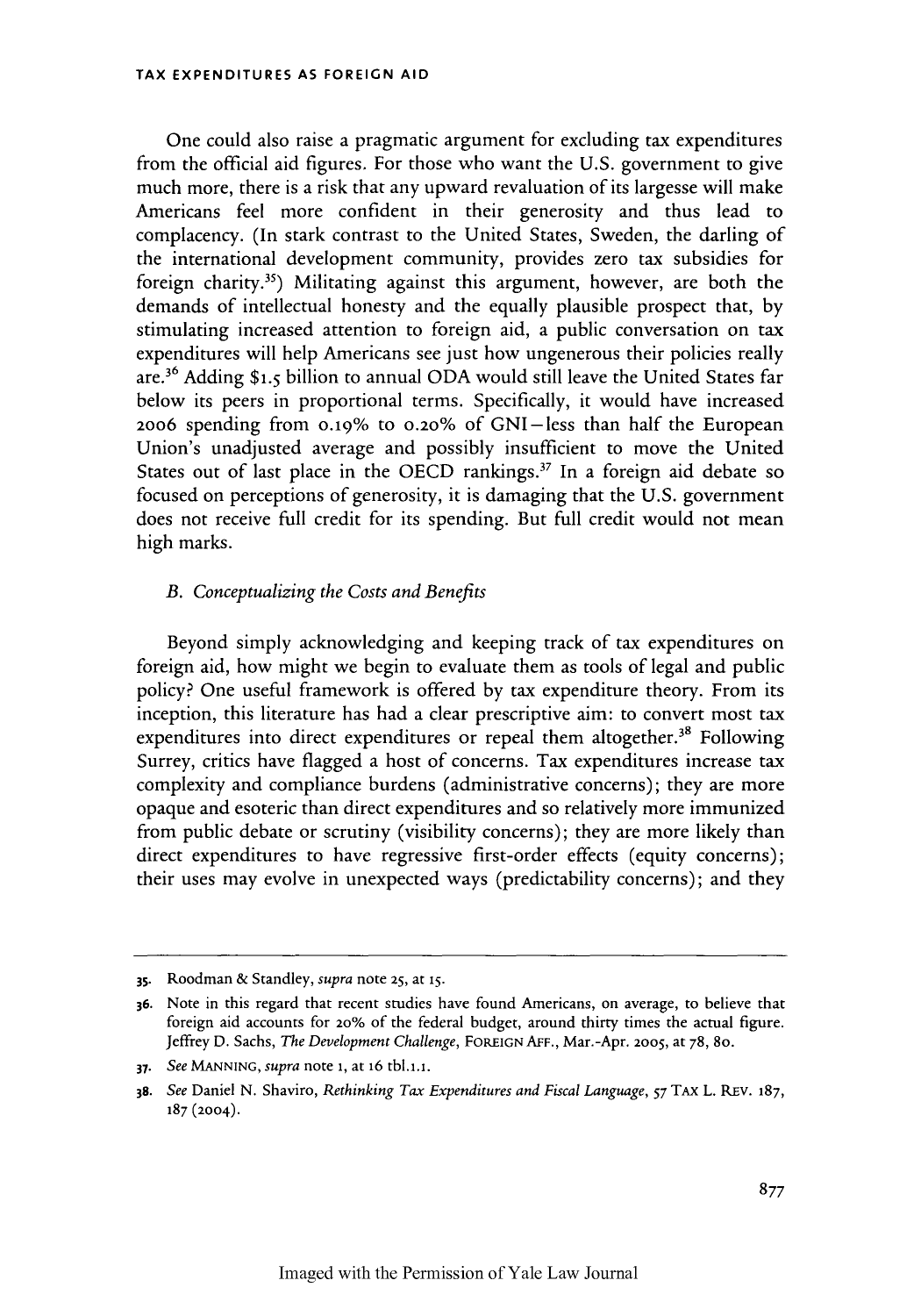may stimulate unproductive activity or reward behavior that would have occurred anyway (efficiency concerns).<sup>39</sup>

At first glance, tax expenditures on foreign aid appear to exaggerate each of these defects. Most obviously, their transnational character raises special problems of oversight and transparency. Given that wealthier Americans have consistently polled as being more committed to internationalism, the nonprofit tax privileges may also be more regressive when cross-border giving is concerned. 4° With foreign aid, there is an especially acute tension between the value of fostering "pluralism, volunteerism, and compassion"<sup>41</sup> through preferential treatment of the nonprofit sector, and the potential to save money and pursue a unitary policy vision through centralized planning and administration. Tax expenditures are much less likely than direct expenditures, one assumes, to be allocated to foreign governments or public international institutions such as the World Bank-bodies that are uniquely equipped to implement large-scale projects and reforms. Whereas traditional ODA will inevitably reflect the government's political and strategic goals,<sup>42</sup> a decentralized patchwork of tax expenditures may serve very different objectives – missionary agendas, for instance – and even contrary objectives.<sup>43</sup> These features of tax expenditures on foreign aid raise problems not only of administration, visibility, vertical equity, targeting, and efficacy, but also, one could argue, of democratic legitimacy. They conjure up the old notion, dating back to the World War II era, of the nonprofit sector as a locus of liberal internationalism, disconnected from, if not downright opposed to, the U.S. national interest.<sup>44</sup>

Yet at the same time, tax expenditures on foreign aid possess some distinctive virtues not captured by standard tax expenditure analysis. These expenditures help develop both the U.S. nonprofit sector and global civil society. They diversify aid spending and increase the total amount of aid. (There is little reason to think that they crowd out explicit government giving when their uses are so unpredictable and no relevant officials appear to have

*<sup>39.</sup> See, e.g.,* SURREY & McDANIEL, *supra* note 4, chs. 3-4.

**<sup>40.</sup>** *See* Pozen, *supra* note **16,** at 573.

<sup>41.</sup> U.S. AGENCY FOR INT'L DEv., *supra* note 3, at 141 (discussing the advantages of private organizations in financing foreign charity).

**<sup>42.</sup>** For empirical verification of this point, see Alberto Alesina & David Dollar, *Who Gives Foreign Aid to Whom and Why?, S* **J.** ECON. GROWTH **33** (2000).

<sup>43.</sup> *See* Pozen, *supra* note 16, at **597-99** (describing and defending deductibility for gifts to organizations that violate executive branch policies such as the "global gag rule").

*<sup>44.</sup> See* Peter Dobkin Hall, *A Historical Overview of the Private Nonprofit Sector, in THE* NONPROFIT SECTOR: A RESEARCH HANDBOOK **3, 19** (Walter W. Powell ed., 1987).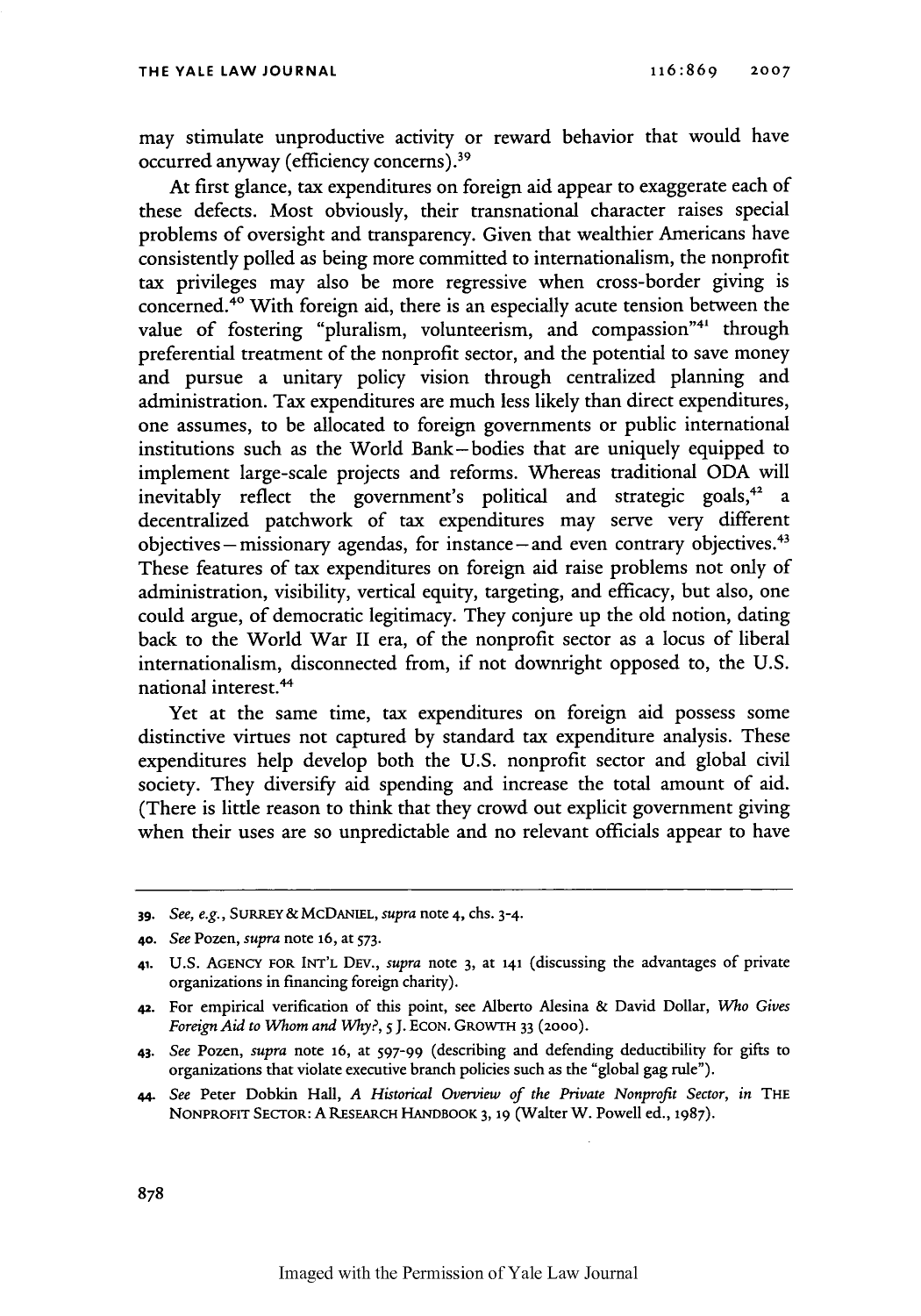noted them.) They serve an educative function by connecting more Americans, via the beneficiary nonprofits, to issues and events around the world. They empower certain minority views in foreign policymaking and invigorate the "market" in development strategies. They cordon off one segment of the aid budget from the vicissitudes of constituent politics and thereby help correct for possible governmental failures, such as a tendency to underserve populations or causes that lack a domestic lobby and to underweight long-term threats. Although the public bodies typically bypassed by tax expenditure aid may have greater scope and authority to foster development, nongovernmental recipients may nevertheless be more effective because of their relative freedom from political and bureaucratic constraints and, often, corruption.

The list could go on and on. Developing a normative appraisal of these tax expenditures is by no means straightforward; there is clear merit to having both centralized aid and decentralized aid, and striking the optimal balance between them will never be an exact science. Yet given America's comparatively paltry levels of ODA and the well-known limitations- intuitionistic, psychological, biological, practical-on individuals' capacity to show moral regard for distant strangers,4" I submit that tax expenditures serve a valuable function in institutionalizing and expanding our commitment to foreign charity.<sup>46</sup> Sweden no doubt has a more targeted, consistent, and efficient aid

**<sup>45.</sup>** *See* Jack Goldsmith, *Liberal Democracy and Cosmopolitan Duty,* 55 STAN. L. REV. 1667, **1670-75 (2003)** (summarizing the philosophical literature on "plausibility constraints" that make cosmopolitan moral duties too demanding for individuals and more appropriately assigned to institutions).

**<sup>46.</sup>** To see just how subtle America's tax expenditures on foreign aid are, an interesting comparison might be drawn with the globally redistributive taxes that cosmopolitan political theorists have recently been advocating. Many of these theorists have endorsed Thomas Pogge's proposal for a "global resources tax," a **i%** consumption tax on all natural resources the proceeds of which would be "used toward the emancipation of the present and future global poor." Thomas W. Pogge, *An Egalitarian Law of Peoples,* **23 PHIL. & PUB. AFF. 195, 201** (1994); *see also* **THOMAS W. POGGE,** WORLD POVERTY **AND** HUMAN **RIGHTS: COSMOPOLITAN RESPONSIBILITIES AND** REFORMS ch. 8 (2002) (expanding on this idea, now dubbed a "Global Resources Dividend"). In the same vein, numerous academics and development organizations have endorsed some version of a redistributive "Tobin tax," an excise tax on cross-border currency transactions the proceeds of which would likewise be devoted to the world's poor. *See* Ctr. for Envtl. Econ. Dev., Tobin Tax Initiative, http://www.ceedweb.org/iirp/ (last visited Dec. **11,** 2006). Global taxes such as these would in many senses be the inverse of our tax expenditures on foreign aid: they would be highly visible, administered by a central international body, purposefully and unabashedly redistributive, subject to ceaseless intergovernmental politicking, and coordinated to the last decimal point with other countries. Both functionally and symbolically, tax expenditures have much less capacity than global taxes to effectuate development ideals. Politically and programmatically, however, tax expenditures are nowhere near as demanding or as disruptive of the existing economic order.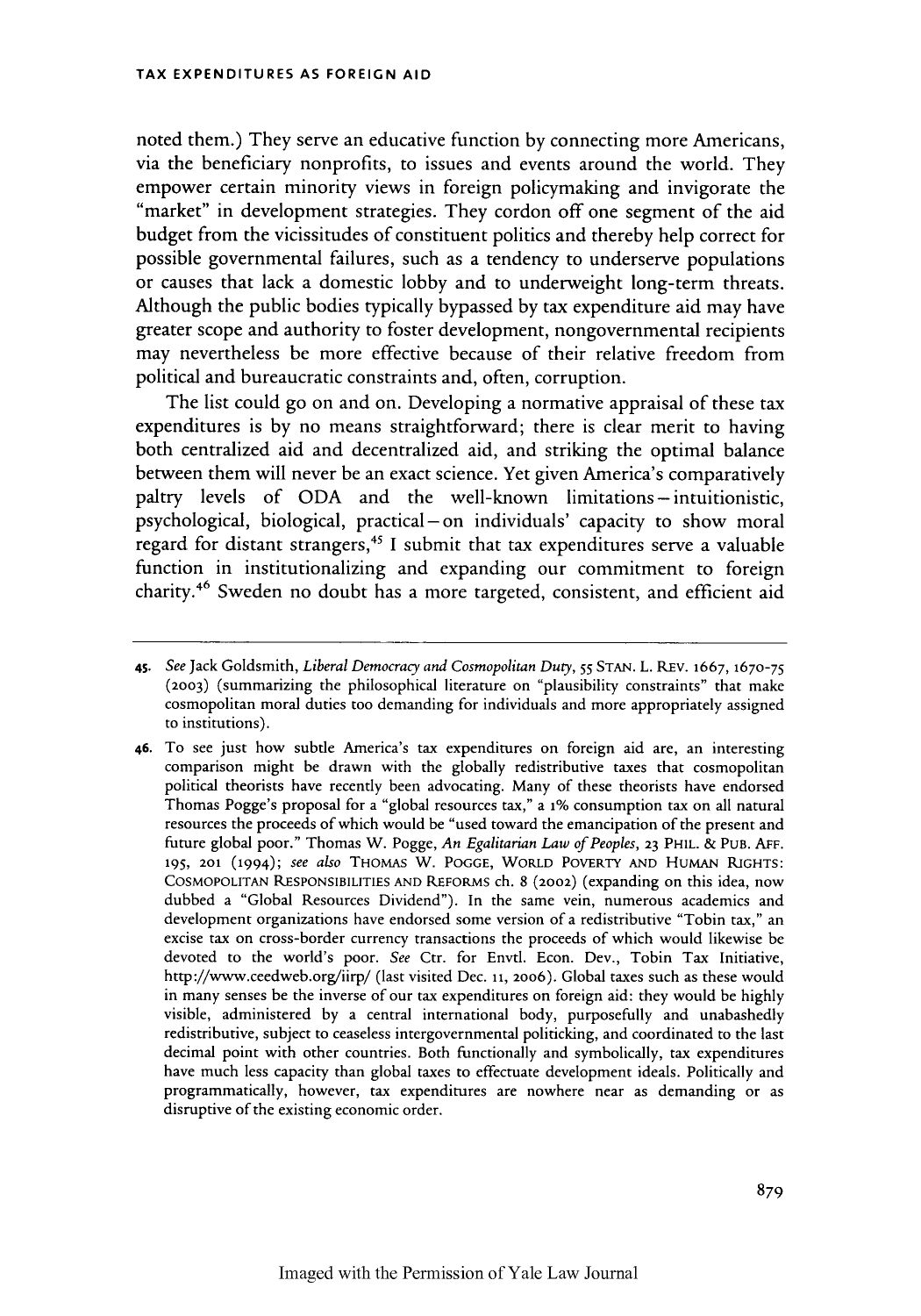program, but in a society as large and heterogeneous (and skeptical of big government) as the United States, a more pluralistic, mixed-funding approach may be appropriate. And regardless, transitioning to a unified aid budget would be extremely costly. There is no way to decouple the tax expenditures on nonprofits' foreign activities from the tax expenditures on their domestic activities without upending the current system of tax preferences and severely compromising the autonomy of the nonprofit sector.

## *C. Keeping Perspective*

Readers unconvinced by this cursory defense of tax expenditures on foreign aid need not be too alarmed. If these expenditures are politically safe from radical retrenchment, they are constrained from radical expansion for a more basic, structural reason: they are not scalable like regular expenditures. Although further internationalization of the nonprofit sector should keep driving up the subsidies, by design they will never be more than fractional supplements to private charity. Nonprofit organizations cannot realistically benefit any more from exemptions because they already pay nothing, in most jurisdictions, in mission-related income, property, sales, or franchise taxes. The charitable deduction might be extended to nonitemizers and to direct crossborder gifts,<sup>47</sup> but if individual and corporate donors were to receive significantly more generous tax breaks - on top of what are already the most generous such policies in the world-it could undermine the deduction's popular support, if not the tax base itself. And it would be a political nonstarter, not to mention a communitarian nightmare, to provide stronger incentives for foreign giving than for domestic giving.

For those who seek a Jeffrey Sachs-style foreign aid revolution in which the United States delivers on its Monterrey Consensus pledge,<sup>48</sup> it would therefore be a mistake to see tax expenditures as a possible panacea. Tax expenditures are destined to be a limited, though important, vehicle for addressing the world's most urgent problems.

**DAVID E. POZEN**

*<sup>47.</sup> See* Pozen, *supra* note **16,** at 595-96 (recommending possible reforms to facilitate international deductibility).

**<sup>48.</sup>** *See supra* note 2 and accompanying text.